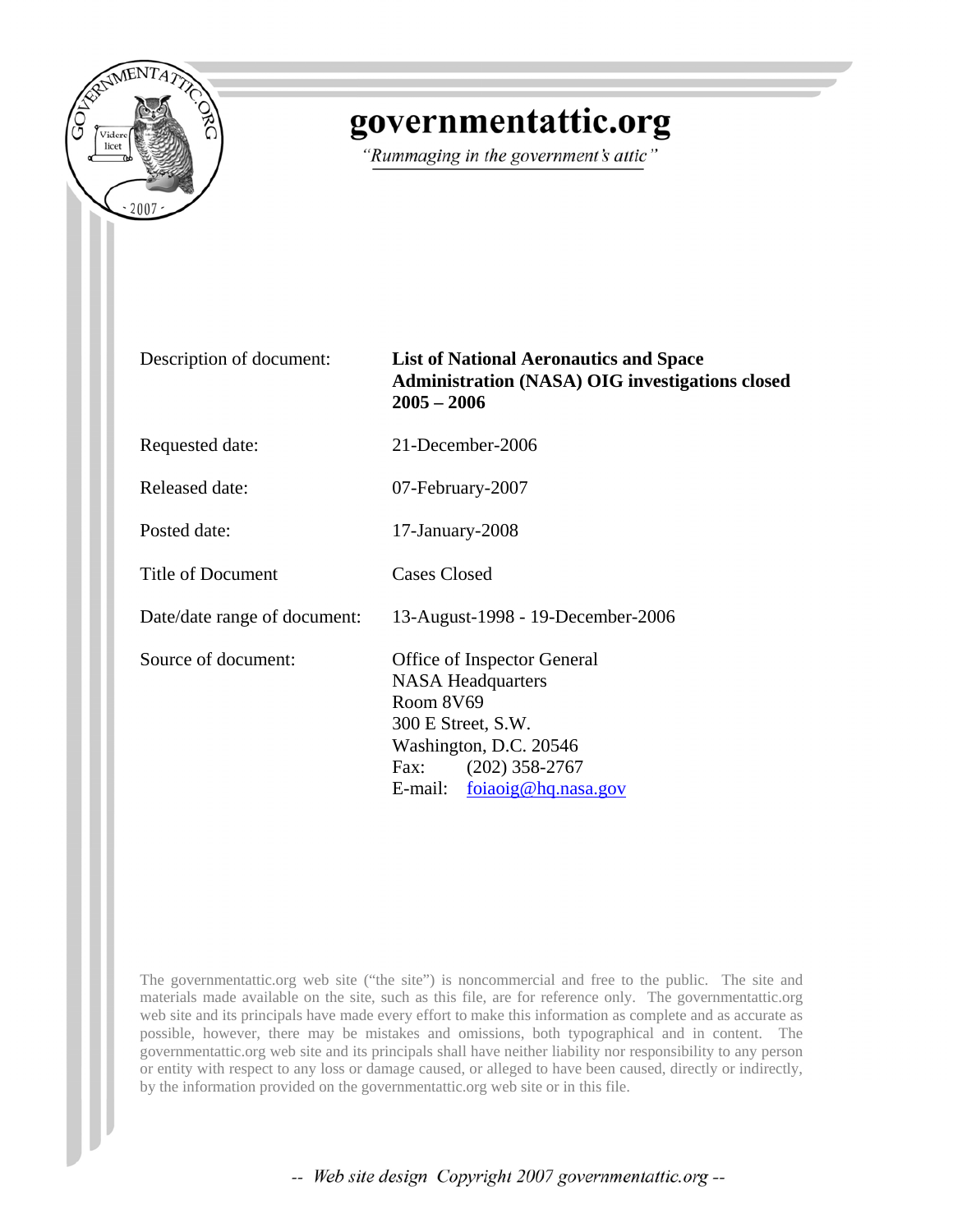National Aeronautics and Space Administration

**Office of Inspector General** Washington, DC 20546-0001



**FER**  $7 - 7007$ 

**SUBJECT:** Freedom of Information Act (FOIA) Request

I am responding to your December 21, 2006, FOIA request for a list of investigations closed since October 1, 2005.

My initial determination is to provide to you a redacted list of investigations closed between October 1, 2005, and December 21, 2006. Case numbers are being withheld under FOIA exemption  $(b)(2)$  to protect substantial internal matters, the disclosure of which would risk circumvention of a legal requirement. 5 U.S.C.  $\S$  552(b)(2). The titles of investigations are being withheld where necessary to protect personal privacy under FOIA exemption  $(b)(7)(C)$  and where release could reasonably be expected to interfere with enforcement proceedings under FOIA exemption (b)(7)(A). 5 U.S.C.  $\S$  552(b)(7)(A) & (C).

You have the right to appeal this initial determination to the Inspector General. Under 14 C.F.R.  $\S$  1206.605, the appeal must: (1) be in writing; (2) be addressed to the Inspector General, NASA Headquarters, Code W, Washington, DC 20546; (3) be identified clearly on the envelope and in the letter as an "Appeal under the Freedom of Information Act"; (4) include a copy of the request for the Agency record and a copy of the adverse initial determination; (5) to the extent possible, state the reasons why the requester believes the adverse initial determination should be reversed; and (6) be sent to the Inspector General within 30 calendar days of the date of receipt of the initial determination.

Sincerely,

Kevin H. Winters **Assistant Inspector General** for Investigations OIG FOIA Officer - Investigations

Enclosure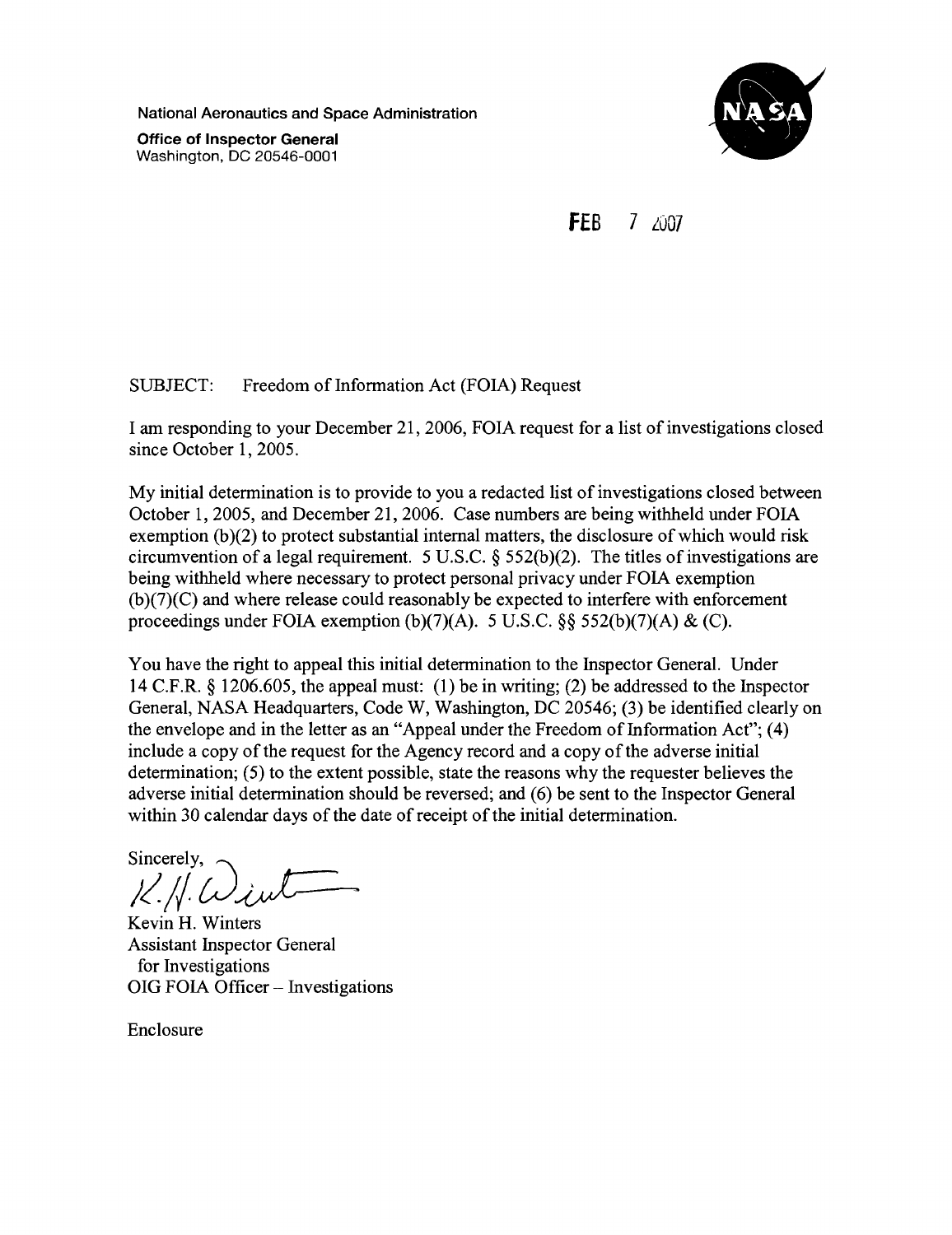|                    | <b>Cases Closed</b>                          |                    |                     |
|--------------------|----------------------------------------------|--------------------|---------------------|
| <b>Case Number</b> | <b>Case Title</b>                            | <b>Opened Date</b> | <b>Closing Date</b> |
|                    |                                              | 10/4/2000          | 12/20/2005          |
|                    |                                              | 8/13/1998          | 10/7/2005           |
|                    | H&H CONSOLIDATED INC., ET AL.                | 8/5/1999           | 1/23/2006           |
|                    | WOODSIDE SUMMIT GROUP, INC.                  | 8/10/1999          | 8/29/2006           |
|                    | <b>BOEING NORTH AMERICAN, INC.,</b>          |                    |                     |
|                    | Rocketdyne Division                          | 6/4/1998           | 12/16/2005          |
|                    | ML ENERGIA, INC.                             | 12/15/1999         | 11/29/2005          |
|                    | The Boeing Company - Space & Defense         |                    |                     |
|                    | Systems                                      | 10/25/2000         | 3/21/2006           |
|                    | <b>DBA SMYTH AEROSPACE</b>                   |                    |                     |
|                    | MANUFACTURING, LTD. (et. al.)                | 1/18/2001          | 6/6/2006            |
|                    | MITSUBISHI RAYON COMPANY, LTD. (et.          |                    |                     |
|                    | al.)                                         | 2/2/2001           | 4/24/2006           |
|                    | ERNST & YOUNG INTERNATIONAL,                 |                    |                     |
|                    | <b>INC/CAP GEMINI ERNST &amp; YOUNG U.S.</b> | 6/21/2001          | 9/25/2006           |
|                    |                                              | 6/26/2001          | 1/10/2006           |
|                    | <b>WHITE'S INFORMATION SYSTEMS</b>           |                    |                     |
|                    | INCORPORATED, ET AL.                         | 7/27/2001          | 10/13/2005          |
|                    | PAUL R. BRILES, INC., AKA: PB                |                    |                     |
|                    | <b>FASTENERS</b>                             | 11/26/2001         | 11/17/2005          |
|                    | KPMG LLP, KPMG INTERNATIONAL AND             |                    |                     |
|                    | <b>KPMG CONSULTING, INC.</b>                 | 11/29/2001         | 9/25/2006           |
|                    | ARTHUR ANDERSEN/ARTHUR                       |                    |                     |
|                    | ANDERSEN, LLP/ACCENTURE, LTD.                | 11/29/2001         | 7/11/2006           |
|                    | DELOITTE TOUCHE TOHMATSU, LLP                | 11/29/2001         | 4/4/2006            |
|                    |                                              | 3/11/2002          | 2/21/2006           |
|                    | STARK, Benjamin Eli, et al.                  | 4/25/2002          | 12/23/2005          |
|                    | THE BOEING COMPANY, Space and                |                    |                     |
|                    | <b>Communications Division</b>               | 4/30/2002          | 7/13/2006           |
|                    | SALE OF ALLEGED APOLLO LUNAR                 |                    |                     |
|                    | <b>SAMPLE</b>                                | 6/12/2002          | 9/8/2006            |
|                    | BOOZ ALLEN & HAMILTON, INC.                  | 7/16/2002          | 4/12/2006           |
|                    | COMPUTER SCIENCES CORPORATION,               |                    |                     |
|                    | INC.                                         | 7/16/2002          | 4/5/2006            |
|                    | FORENSICTEC SOLUTIONS, INC., et al.          | 8/19/2002          | 11/3/2006           |
|                    | Western Sales & Testing of Amarillo,         |                    |                     |
|                    | Incorporated                                 | 10/6/2002          | 12/21/2005          |
|                    | LUNA INNOVATIONS INC.                        | 10/21/2002         | 12/13/2005          |
|                    | ACS ENVIRONMENTAL, INC., ET AL.              | 1/10/2003          | 8/7/2006            |
|                    | SUBJECT UNKNOWN <sub>'</sub>                 | 1/30/2003          | 11/3/2005           |
|                    |                                              | 2/14/2003          | 7/31/2006           |
|                    | MICROCOATING TECHNOLOGIES                    | 2/26/2003          | 11/21/2006          |
|                    |                                              | 3/18/2003          | 8/2/2006            |

Ţ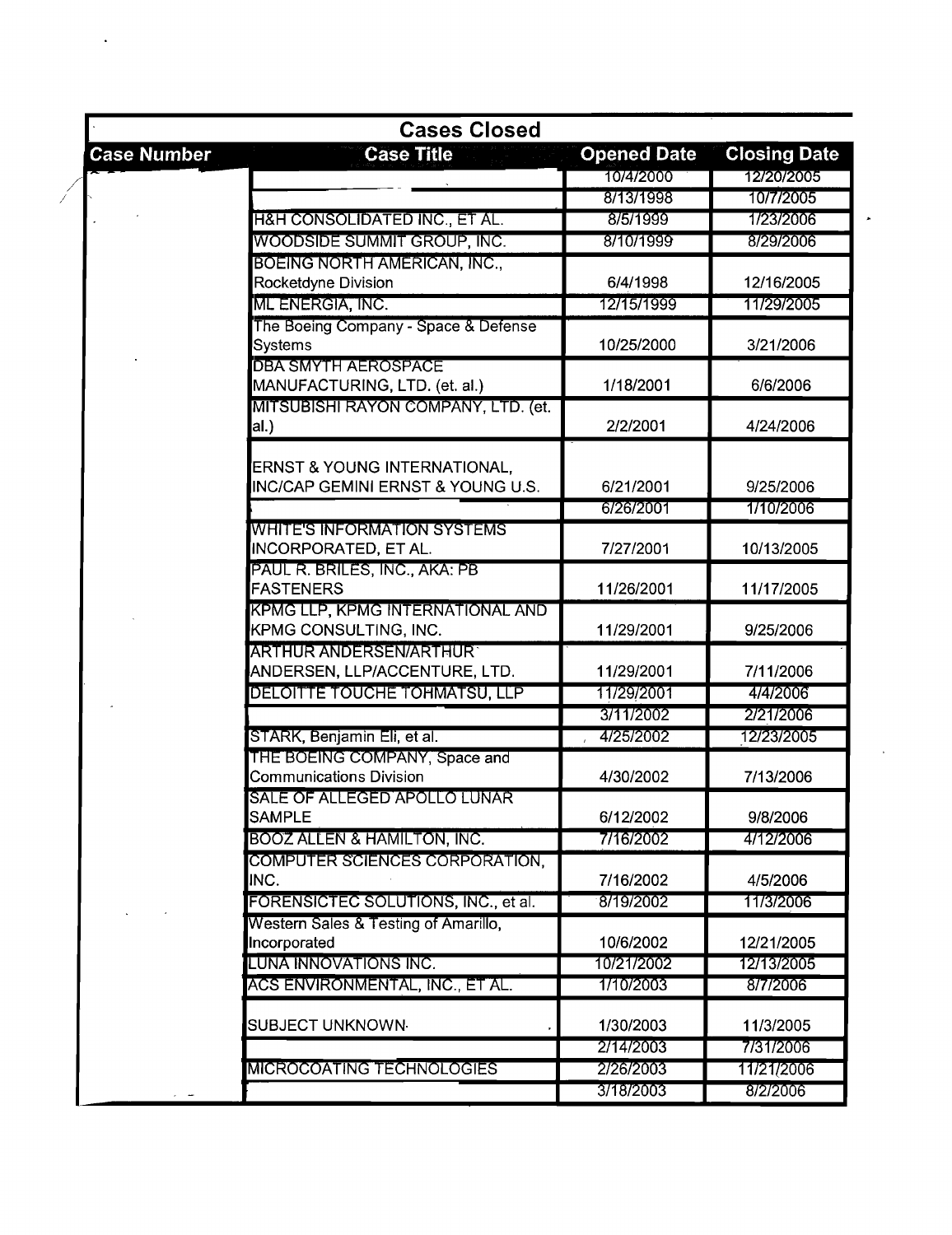| INTERNATIONAL BUSINESS MACHINES,<br>INC.  | 5/20/2003               | 4/5/2006               |
|-------------------------------------------|-------------------------|------------------------|
| SUBJECT UNKNOWN                           |                         |                        |
|                                           | 7/10/2003               | 10/3/2005              |
| <b>MOREHEAD STATE UNIVERSITY</b>          | 7/22/2003               | 3/31/2006              |
| UNITED SPACE ALLIANCE, FL                 | 8/12/2003               | 11/14/2005             |
| POST, Sr., John                           | 9/11/2003               | 1/25/2006              |
| SMOOT Jr., Robert B., et al.              | 10/1/2003               | 8/7/2006               |
|                                           | 10/29/2003              | 10/4/2006              |
| ARY, Max L.                               | 11/12/2003              | 10/2/2006              |
| LLEWELLYN, Daniel                         | 2/25/2004               | 2/10/2006              |
| <b>SUBJECT UNKNOWN: DISCLOSURE OF</b>     |                         |                        |
| CONFIDENTIAL INFORMATION                  | 2/25/2004               | 1/23/2006              |
| SUBJECT UNKNOWN -                         |                         |                        |
|                                           | 1/5/2004                | 4/24/2006              |
| HONEYWELL, INC.                           | 1/15/2004               | 4/4/2006               |
|                                           | 4/6/2004                | 10/13/2005             |
| WOODSON AND ASSOCIATES, INC. (et.         |                         |                        |
| al.)                                      | 3/3/2004<br>3/22/2004   | 1/9/2006<br>1/5/2006   |
| Space Systems Loral                       | 8/10/2004               | 11/29/2006             |
| <b>MOHAWK INNOVATIVE TECHNOLOGY</b>       | 10/12/2004              | 9/18/2006              |
|                                           | 4/29/2004               | 11715/2005             |
|                                           | 6/7/2004                | 9/21/2006              |
|                                           | 6/15/2004               | 5/16/2006              |
|                                           |                         |                        |
|                                           | 6/15/2004               | 10/19/2005             |
| Brace Management Group, Inc.-             |                         |                        |
| <b>Procurement Fraud</b>                  | 12/14/2004              | 1/5/2006               |
|                                           | 7/12/2004               | 8/28/2006              |
|                                           |                         |                        |
| SUBJECT UNKNOWN ·                         | 5/20/2004               | 6/12/2006              |
|                                           | 10/21/2004              | 2/21/2006              |
| SUBJECT UNKNOWN - Solicitation of Child   |                         |                        |
| Pornography                               | 10/25/2004              | 6/28/2006              |
| <b>AMPHENOL AEROSPACE</b>                 | 10/1/2004               | 12/1/2005              |
| TOUCHSTONE RESEARCH LABORATORY            | 11/23/2004              | 2/22/2006              |
| PATRIOTS TECHNOLOGY TRAINING              |                         |                        |
| CENTER (PTTC)                             | 2/15/2005               | 10/12/2005             |
|                                           | 11/8/2004               | 12/20/2005             |
|                                           | 1/21/2005               | 5/9/2006               |
|                                           | 12/8/2004               | 5/18/2006              |
| <b>Lockheed Martin Stennis Operations</b> | 11/18/2004              | 3/14/2006              |
| ADDISON CONSTRUCTION,                     |                         |                        |
| <b>INCORPORATED</b>                       | 11/18/2004              | 10/19/2006             |
| Johnson Controls, Inc.                    | 12/8/2004               | 7/18/2006              |
| Production Components, et al              | 12/6/2004<br>12/21/2004 | 5/16/2006<br>7/31/2006 |

 $\hat{\mathcal{A}}$ 

 $\bar{L}$ 

 $\hat{\mathcal{A}}$ 

 $\cdot$ 

 $\hat{\mathcal{A}}$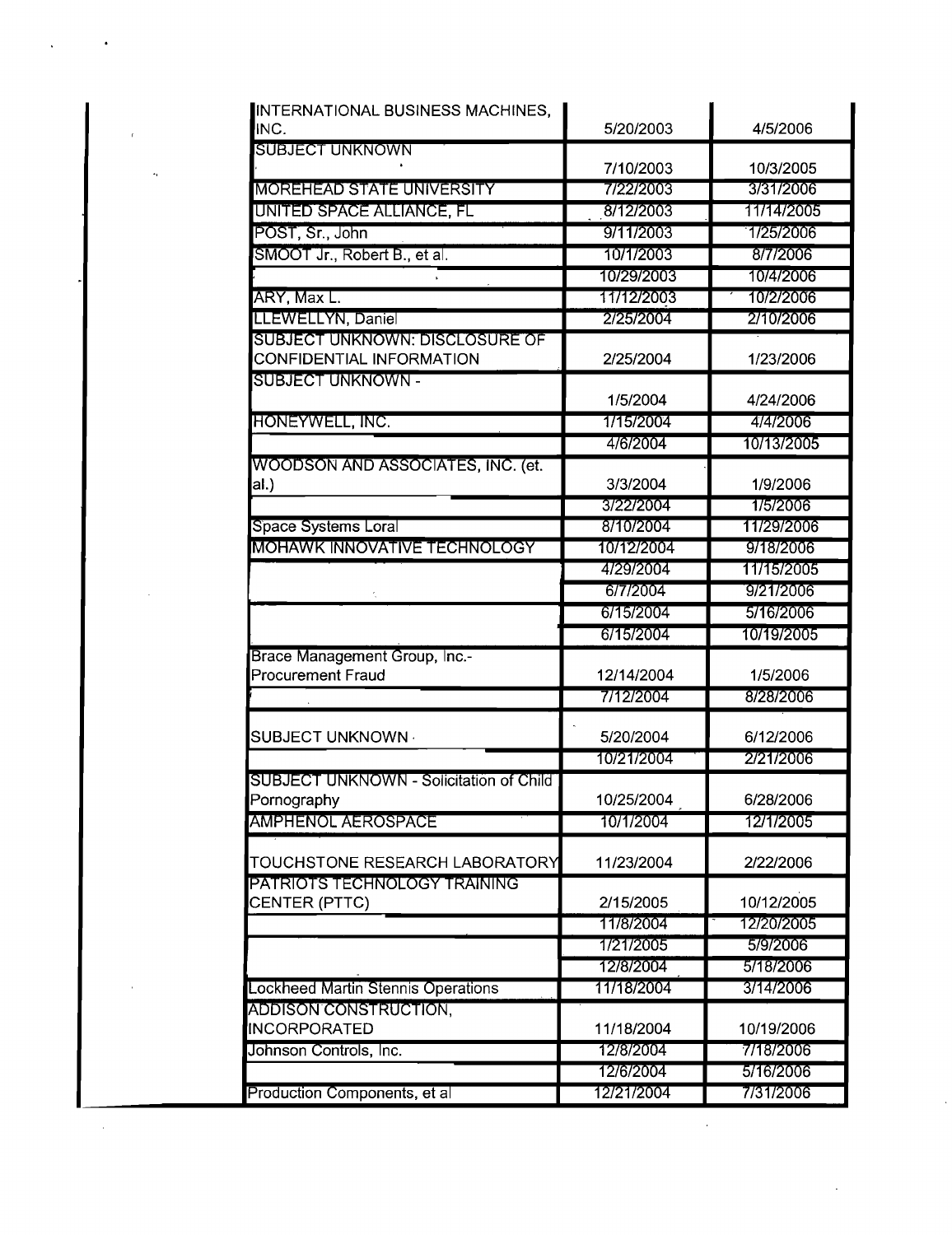| HONEYWELL INTERNATIONAL INC.             | 2/17/2005   | 10/5/2006  |
|------------------------------------------|-------------|------------|
|                                          | 4/25/2005   | 1/9/2006   |
| <b>GENEX TECHNOLOGIES</b>                |             |            |
| <b>INCORPORATED</b>                      | 4/5/2005    | 9/26/2006  |
| <b>MAINTHIA TECHNOLOGIES</b>             |             |            |
| <b>INCORPORATED</b>                      | 5/6/2005    | 8/21/2006  |
|                                          | 6/8/2005    | 12/15/2005 |
| <b>SUBJECT UNKNOWN: POSSIBLE</b>         |             |            |
| MISMANAGEMENT DRYDEN DC-8                | 5/6/2005    | 4/25/2006  |
|                                          | 3/30/2005   | 8/10/2006  |
| Unethical Use of NASA Funds,             | 3/23/2005   | 12/13/2005 |
|                                          | 2/16/2005   | 11/14/2006 |
|                                          | 3/30/2005   | 8/31/2006  |
| ANALEX CORPORATION                       | 2/1/2005    | 7/6/2006   |
|                                          |             |            |
| Safety Issues                            | 3/30/2005   | 8/21/2006  |
| UNIVERSITY OF CONNECTICUT                | 4/5/2005    | 2/10/2006  |
|                                          | 3/30/2005   | 5/23/2006  |
|                                          | 6/22/2005   | 5/5/2006   |
| HARRISON, Andrea D. et. al.              | 5/9/2005    | 9/26/2006  |
| AI SIGNAL RESEARCH, INC (et.al.)         | 7/13/2005   | 5/15/2006  |
|                                          | 5/6/2005    | 8/9/2006   |
| ALLEGED MISUSE OF GOVERNMENT             |             |            |
| <b>EQUIPMENT</b>                         | 5/6/2005    | 11/8/2005  |
|                                          | 5/23/2005   | 6/9/2006   |
| RESEARCH MISCONDUCT                      | 5/30/2005   | 10/7/2005  |
| ERC, Inc.                                | 8/30/2005   | 10/31/2006 |
| <b>DynCorp Technical Services</b>        | 9/6/2005    | 12/8/2006  |
| MARKER, Walter S., Jr.                   | 12/15/2005  | 1/20/2006  |
| NASA OWNED EQUIPMENT                     |             |            |
| <b>IRREGULARITIES</b>                    | 6/28/2005   | 7/28/2006  |
|                                          | 7/27/2005   | 3/2/2006   |
| MORGAN STATE UNIVERSITY (et.al)          | 10/19/2005. | 12/18/2006 |
| WILLIAMS-PYRO, INC., et al               | 12/15/2005  | 6/30/2006  |
| Mismanagement of Space Grant             |             |            |
| Appropriations                           | 7/20/2005   | 7/6/2006   |
| RABI, Ali R.                             | 8/16/2005   | 1/17/2006  |
| Irregularities in Langly RIF Proceedings | 8/2/2005    | 10/17/2005 |
| ALLEGED CONTRACT MISMANAGEMENT           |             |            |
| (IMPROPER SUPERVISION)                   | 8/10/2005   | 11/22/2005 |
| Proactive Project: Grant and Cooperative |             |            |
| Agreement Fraud                          | 8/18/2005   | 9/22/2006  |
| Jeopardizing Small Woman-Owned           |             |            |
| <b>Business</b>                          | 8/31/2005   | 2/6/2006   |
|                                          | 10/11/2005  | 6/29/2006  |
| <b>Battelle Memorial Institute</b>       | 1/23/2006   | 12/19/2006 |
|                                          |             |            |

 $\bar{t}$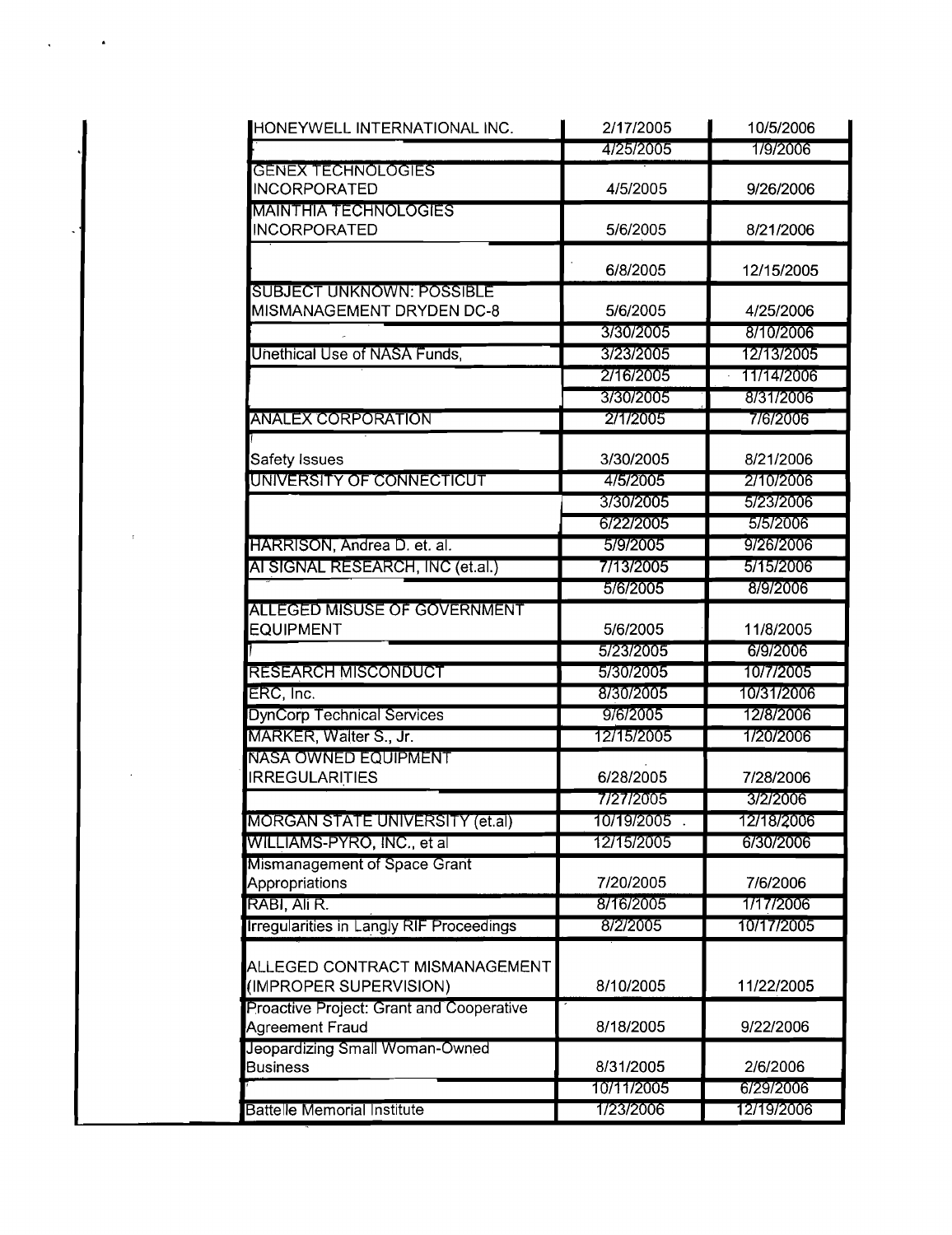|                                                          | 9/29/2005              | 8/9/2006                |
|----------------------------------------------------------|------------------------|-------------------------|
| Procurement Irregularities                               | 10/6/2005              | 8/1/2006                |
| Possible Drug and Alcohol Abuse at JSC                   | 10/11/2005             | 11/18/2005              |
| <b>Evacuation Procedures at JSC</b>                      | 10/13/2005             | 7/26/2006               |
| GLENN PILOT SAFETY ALLEGATION                            | 10/13/2005             | 10/27/2005              |
|                                                          | 11/30/2005             | 11/8/2006               |
|                                                          | 10/18/2005             | 5/11/2006               |
|                                                          | 11/21/2005             | 11/28/2005              |
| Prohibited Acts regarding the Source                     |                        |                         |
| <b>Evaluation Board (SEB)</b>                            | 10/24/2005             | 2/10/2006               |
| Potential Violation of Security Clearance                |                        |                         |
| Policy                                                   | 10/25/2005             | 11/4/2005               |
|                                                          | 1/3/2006               | 8/11/2006               |
|                                                          | 10/31/2005             | 9/25/2006               |
| Mismanagment of IPA Programs                             | 10/31/2005             | 9/21/2006               |
| ALLEGED HARASSMENT OF A                                  |                        |                         |
| CONTRACTOR EMPLOYEE                                      | 11/3/2005              | 12/9/2005               |
| <b>JSC Potential Procurement Violations</b>              | 11/3/2005              | 3/15/2006               |
|                                                          | 11/30/2005             | 12/23/2005              |
|                                                          | 2/24/2006              | 12/4/2006               |
| Potential Violations of Property Disposal<br>Regulations | 11/16/2005             | 12/5/2005               |
|                                                          | 12/5/2005              | 10/27/2006              |
|                                                          | 12/29/2005             | 11/9/2006               |
|                                                          | 12/22/2005             | 5/5/2006                |
|                                                          | 1/18/2006              | 10/27/2006              |
|                                                          | 12/23/2005             | 5/17/2006               |
| THEFT OF NASA ARTIFACTS                                  | 1/18/2006              | 9/15/2006               |
|                                                          | 1/18/2006              | 4/7/2006                |
|                                                          | 1/27/2006              | 5/2/2006                |
|                                                          | 4/12/2006              | 6/30/2006               |
| Potential Superbowl Gambling at JSC                      | 2/2/2006               | 2/28/2006               |
| <b>PROACTIVE PROJECT: MISSING AND</b>                    |                        |                         |
| <b>STOLEN EQUIPMENT</b>                                  | 2/8/2006               | 10/13/2006              |
|                                                          | 3/17/2006              | 7/25/2006               |
| POTENTIAL FALSE CERTIFICATIONS TO                        |                        |                         |
| <b>OIG AUDITORS</b>                                      | 2/10/2006              | 4/5/2006                |
| Contractor Employee Security Risk                        | 2/21/2006              | 8/4/2006                |
| <b>REQUEST FOR ASSISTANCE - JOINT</b>                    |                        |                         |
| <b>TERRORISM TASK FORCE</b><br><b>WILLKERSON, Tyrone</b> | 2/27/2006<br>4/12/2006 | 2/27/2006<br>11/28/2006 |
|                                                          |                        |                         |
| KNIGHT PROTECTIVE SERVICE, ET AL.                        | 4/3/2006               | 6/28/2006               |
| SUSPECTED POSSESSION OF CHILD                            |                        |                         |
| PORNOGRAPHY                                              | 8/14/2006              | 9/8/2006                |
| Possible Misuse of NASA Aircraft                         | 4/13/2006              | 8/9/2006                |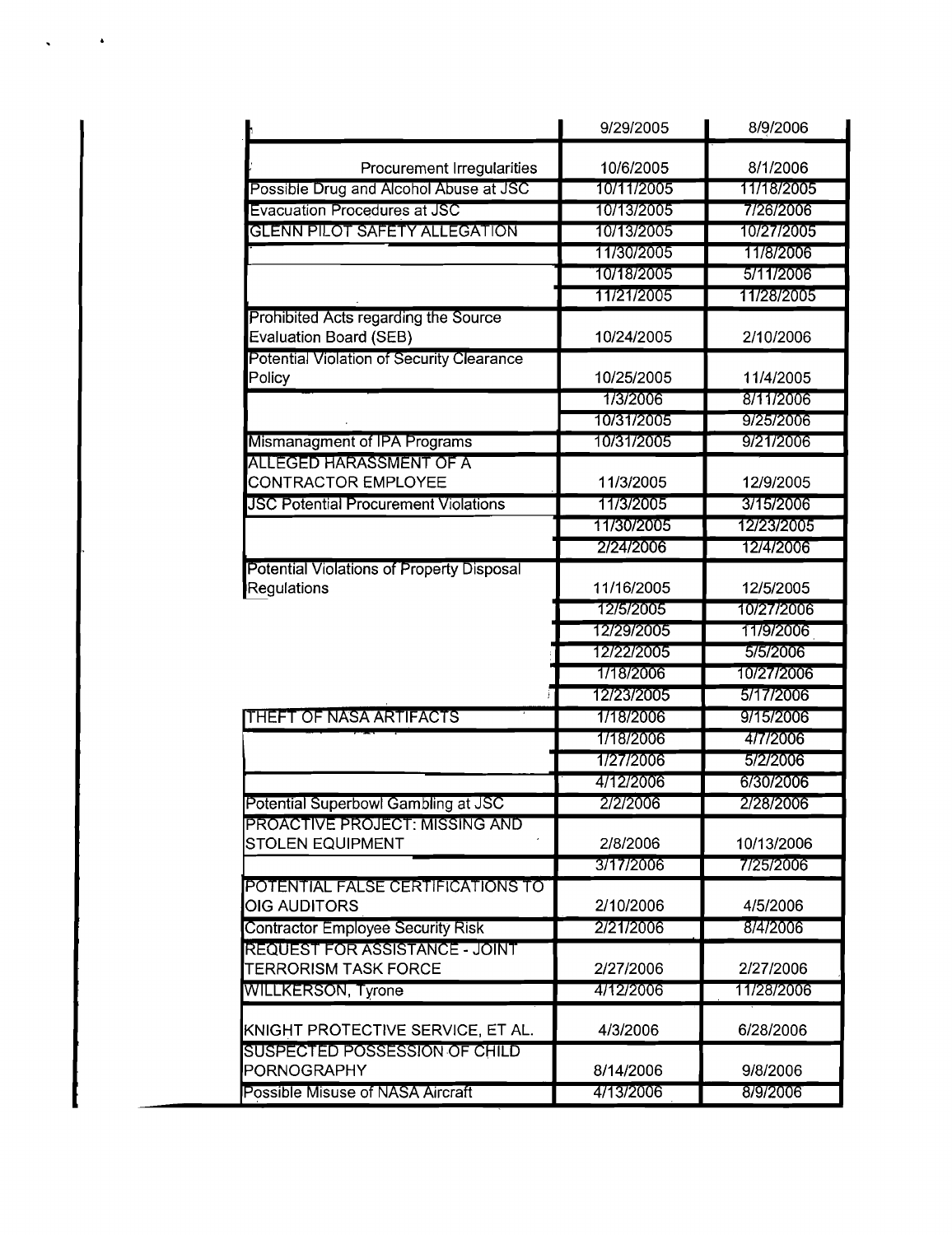| ALLEGED WHISTLEBLOWER                                                         |                      |            |
|-------------------------------------------------------------------------------|----------------------|------------|
| RETALIATION                                                                   | 5/1/2006             | 6/14/2006  |
| SUSPECTED POSSESSION OF LUNAR<br><b>SAMPLE</b>                                | 5/5/2006             | 11/13/2006 |
| Questionable Procurement Solicitations                                        | 5/12/2006            | 8/16/2006  |
| Internal Inquiry                                                              | 5/16/2006            | 6/28/2006  |
|                                                                               |                      |            |
| ALLEGED UNFAIR PERSONNEL ACTION                                               | <sup>5/17/2006</sup> | 7/21/2006  |
|                                                                               | 8/29/2006            | 10/2/2006  |
|                                                                               | 5/25/2006            | 7/17/2006  |
| Safety and Health                                                             | 5/30/2006            | 8/29/2006  |
| <b>Alleged Illegal Hiring Practices</b>                                       | 6/1/2006             | 9/21/2006  |
| <b>INTERNAL INVESTIGATION (LANGLEY</b><br><b>RESEARCH CENTER)</b>             | 6/8/2006             | 7/6/2006   |
| PROACTIVE PROJECT: CONFLICT OF                                                |                      |            |
| <b>INTEREST-- NASA RELATED NOT-FOR-</b>                                       |                      |            |
| PROFIT ORGANIZATIONS                                                          | 6/15/2006            | 7/21/2006  |
| <b>Conflict of Interest Activities</b>                                        | 6/16/2006            | 8/4/2006   |
| Misuse of Government Automobile                                               | 6/19/2006            | 7/21/2006  |
| Potential Hatch Act Violation & Misuse of                                     |                      |            |
| Government Email                                                              | 6/20/2006            | 9/7/2006   |
| Destruction of Government Property at JSC                                     | 6/21/2006            | 11/30/2006 |
| <b>Waste of Government Funds</b>                                              | 7/26/2006            | 7/10/2006  |
| CONFLICT OF INTEREST - GESS                                                   |                      |            |
| PROGRAM                                                                       | 6/30/2006            | 11/14/2006 |
|                                                                               | 7/7/2006             | 9/22/2006  |
| UNAUTHORIZED DISCLOSURE OF                                                    |                      |            |
| <b>INFORMATION</b>                                                            | 7/10/2006            | 7/26/2006  |
| PERSONNEL IRREGULARITIES - JSC                                                | 7/11/2006            | 10/31/2006 |
| <b>WAVIER OF</b><br>CLAIMS)                                                   | 7/11/2006            | 9/8/2006   |
| <b>WAIVER OF CLAIMS</b>                                                       | 7/11/2006            | 9/8/2006   |
| <b>ATTEMPTED SALE/POSSESSION OF</b><br><b>SPACE SHUTTLE CHALLENGER DEBRIS</b> | 7/12/2006            | 9/26/2006  |
| PROCUREMENT IRREGULARITY                                                      | 7/12/2006            | 9/21/2006  |
| Travel to<br>Meetings                                                         | 7/12/2006            | 8/15/2006  |
| <b>ABUSE OF PARKING PRIVILEGES</b>                                            | 7/12/2006            | 8/16/2006  |
| ABUSE OF TELEWORK PRIVILEGES                                                  | 7/13/2006            | 9/21/2006  |
| PERSONNEL CONCERNS                                                            | 7/13/2006            | 9/22/2006  |
| GRANT IRREGULARITIES - AURA PEER                                              |                      |            |
| <b>REVIEW</b>                                                                 | 7/25/2006            | 8/4/2006   |
| Alleged Time and Attendance Abuse                                             | 7/26/2006            | 9/29/2006  |
| KAPTON WIRING ON SPACE SHUTTLES                                               | 7/28/2006            | 8/4/2006   |

 $\varphi_{\mathbf{r}}$